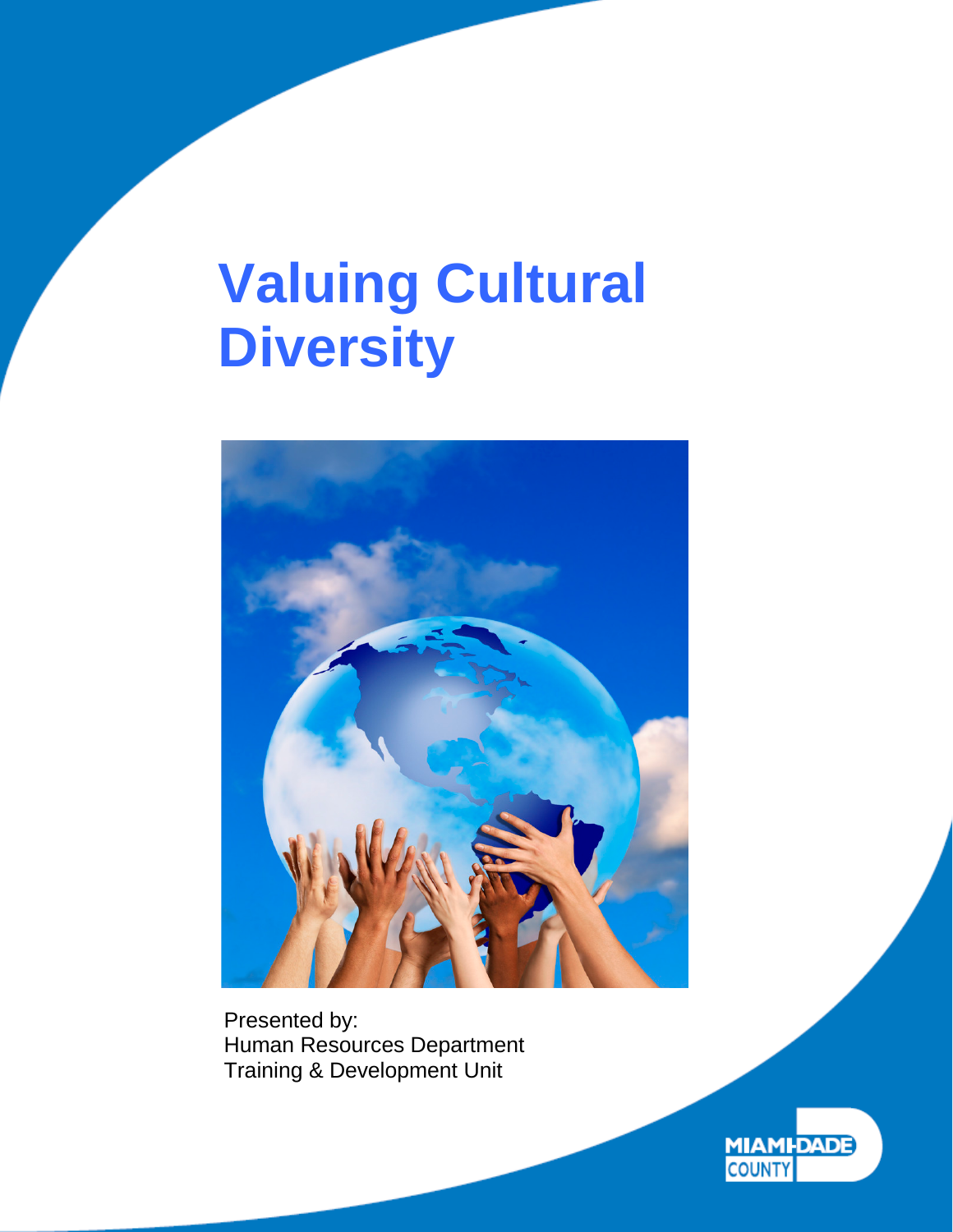# **TABLE OF CONTENTS PAGE #**

| <b>COURSE OBJECTIVES</b>                  | 3  |
|-------------------------------------------|----|
|                                           | 4  |
|                                           | 7  |
| CATEGORIES OF DIVERSITY                   | 8  |
| CULTURAL COMPONENTS                       | 9  |
| <b>INFLUENCES ON THE INDIVIDUAL</b>       | 10 |
| <b>DIVERSITY FACTORS</b>                  | 11 |
| DIVERSITY SUBGROUPS                       | 12 |
| <b>BARRIERS TO DIVERSITY</b>              | 13 |
| <b>WORLD'S 15 MOST POPULOUS COUNTRIES</b> | 15 |
| <b>WORLD'S 15 MOST POPULOUS CITIES</b>    | 16 |
| <b>ADMINISTRATIVE ORDER 7-6</b>           | 17 |
| DIVERSITY PROBLEM-SOLVING                 | 21 |
| WORKPLACE FLEXIBILITY                     | 22 |
| THE PATH TO VALUING DIVERSITY             | 23 |
|                                           | 24 |
|                                           | 25 |
| HR PRODUCTS & SERVICES                    | 26 |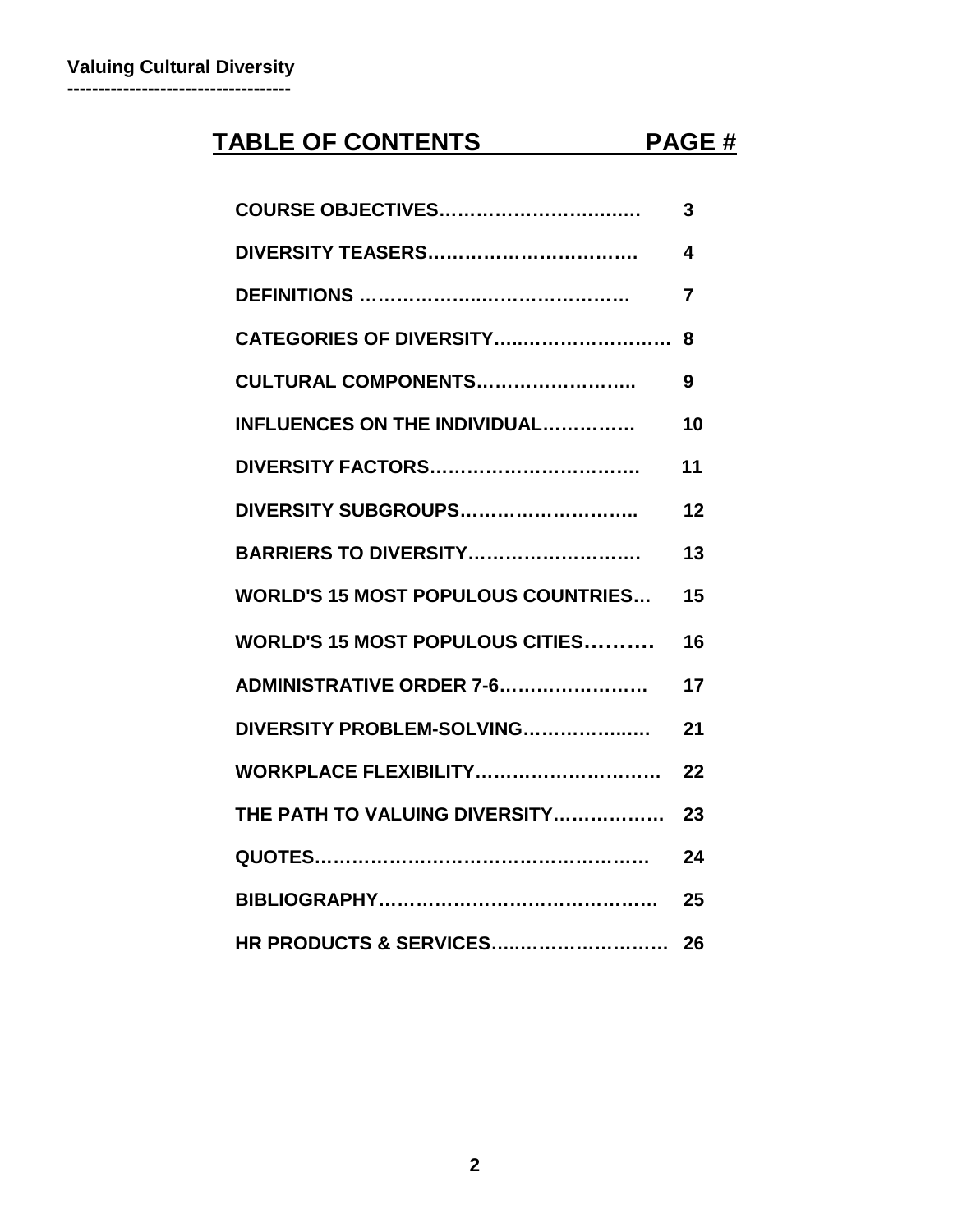# **Course Objectives**

Upon completion of reviewing this online manual, you the participants will have acquired knowledge and skills in the following areas and will:

- **Demonstrate an increased understanding of inter-relationships among race,** culture, and ethnicity.
- Examine the causes of cross-cultural miscommunication and discover effective strategies for more effective methods of communicating.
- **Understand the value of diversity and how it relates to the workplace.**
- **Examine ourselves as we relate to all forms of diversity.**
- **Recognize the role of stereotypes, assumptions, and other barriers to diversity,** and the effect that they can have in the workplace and in our personal lives.
- **Apply knowledge and skills learned in this course to the work-site.**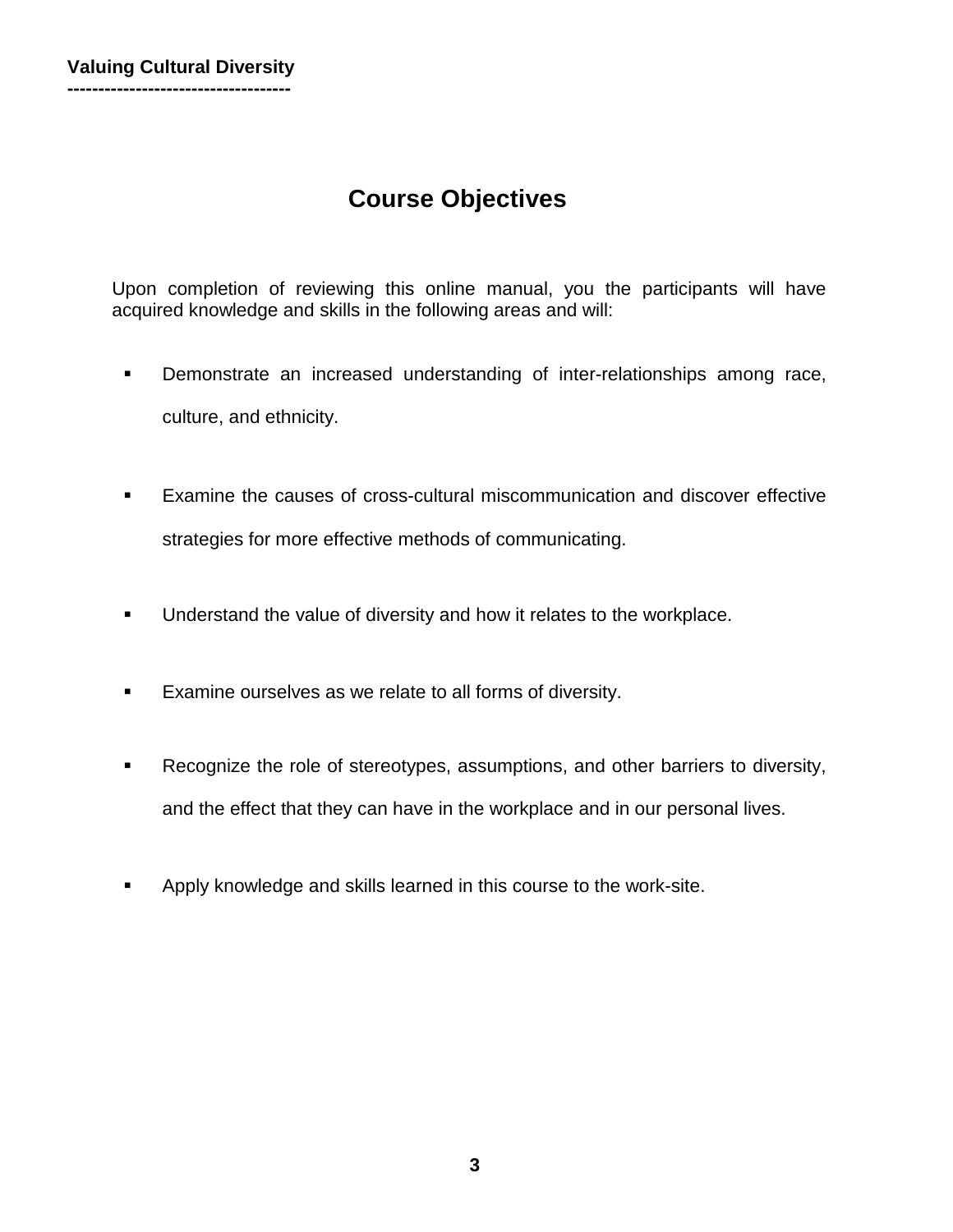#### **------------------------------------ Diversity Teasers**



### **HOW MANY LEGS DO YOU SEE?**

**See answer on Page 6.**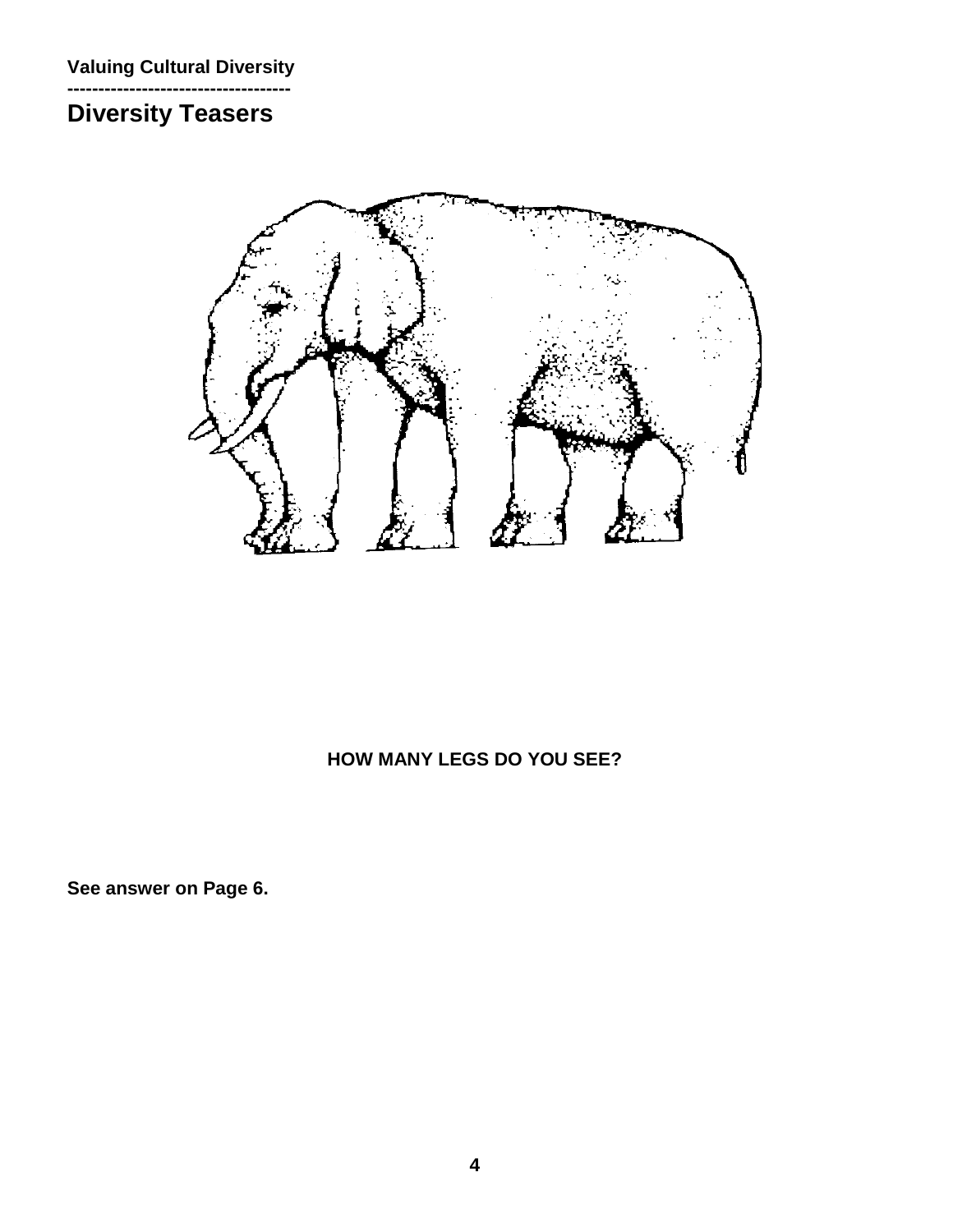**------------------------------------**

### **How old is the person in the picture below?**



**See answer on Page 6.**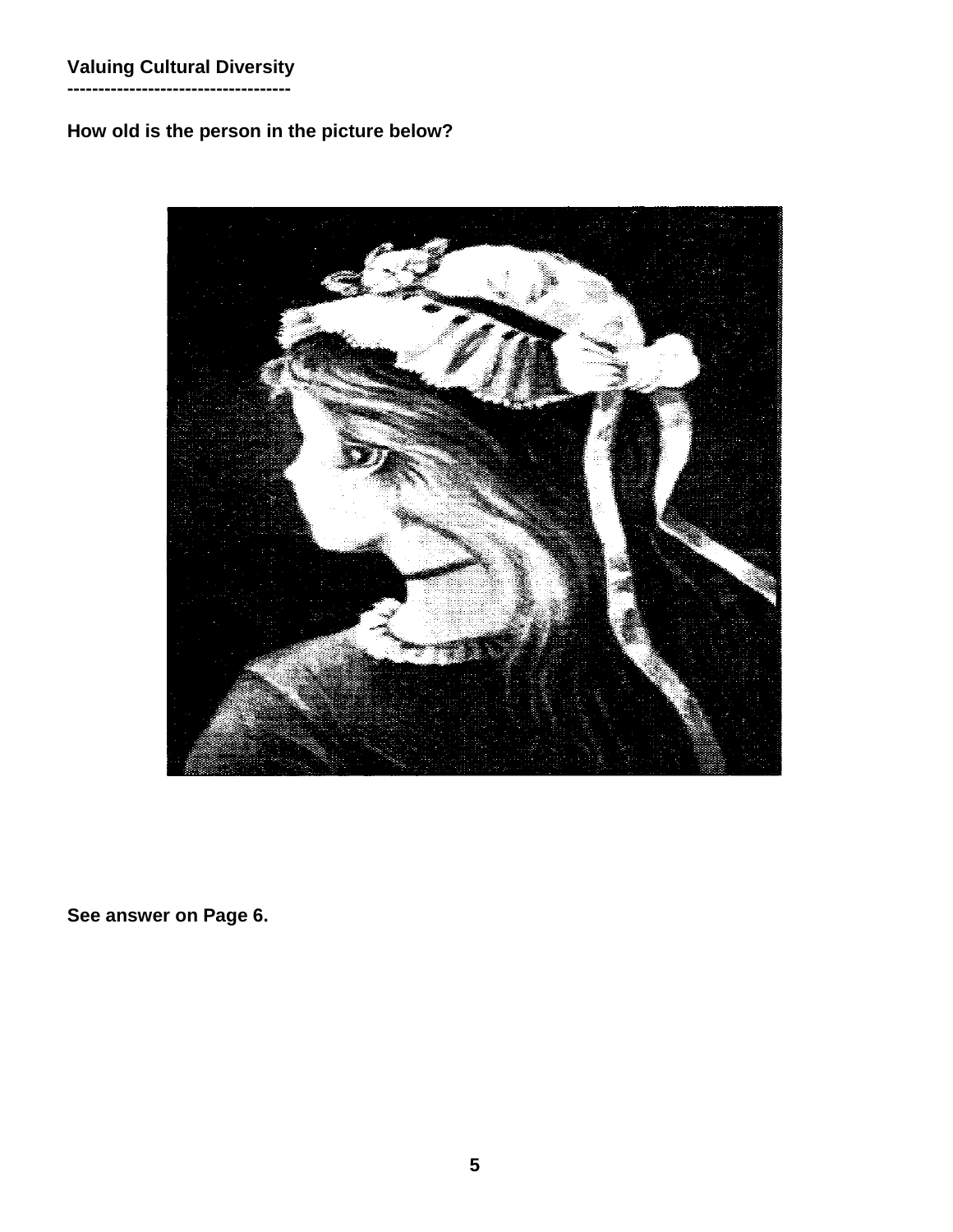**------------------------------------ Answer to Page 4:** Trick question. Some people see 4 legs, some people see 5 legs, all the way up to eight legs.

**Answer to Page 5:** Trick question. Some people see a young woman and some people see an old woman. If you look closely enough, we all should see the young woman and old woman in the picture. The young woman's ear is the old woman's eye. The young woman's chin is the old woman's nose. The young woman's necklace is the old woman's mouth. You should see both women by now.

**So…**

A good starting point for valuing diversity is to view *everyone* as different from us, and as people about whom we can't make assumptions.

Appearances are deceptive; people who appear to be very similar to us are often different, and those who appear to be very different can turn out to be quite similar.

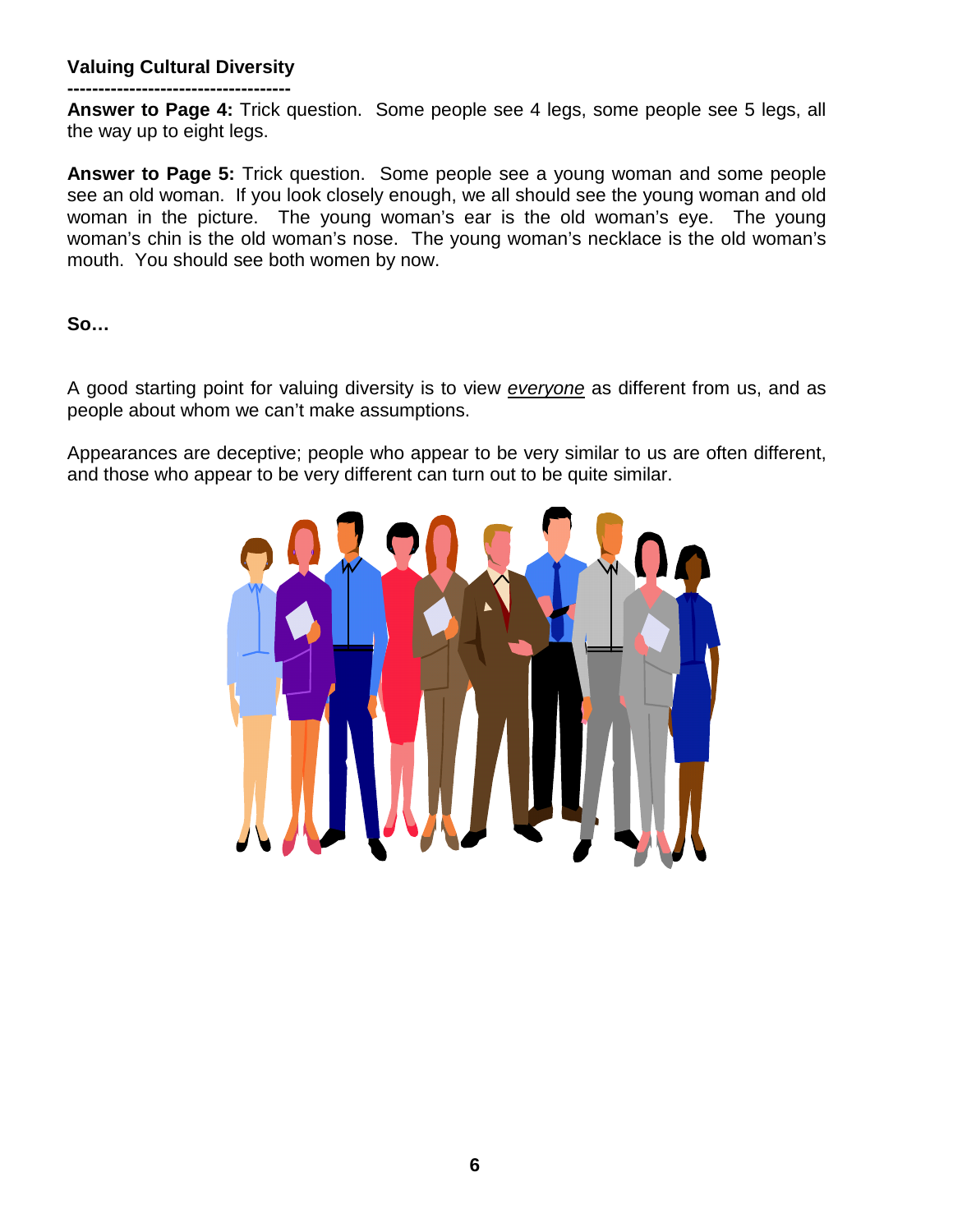

**DIVERSITY:** An extremely broad term that people use to refer to all sorts of differences. Workforce diversity ranges from differences that can be concealed, such as a particular lifestyle, to differences that can't be as easily concealed such as gender or color.

**CULTURE:** The values beliefs, standards, behavioral norms, styles of communications, and patterns of thinking developed by a group of people and passed on to new members in order to ensure group survival.

**MAINSTREAM CULTURE:** The prevailing social, economic, political norms, values, and beliefs for a particular environment (often referred to as the dominant, core, or majority culture).

**SUBCULTURE:** A group of people who share cultural characteristics, which are unique and can be differentiated from others within the society (a culture within a culture).

**ORGANIZATIONAL CULTURE:** The written and unwritten rules that are observed in a particular organization (What is valued in an organization).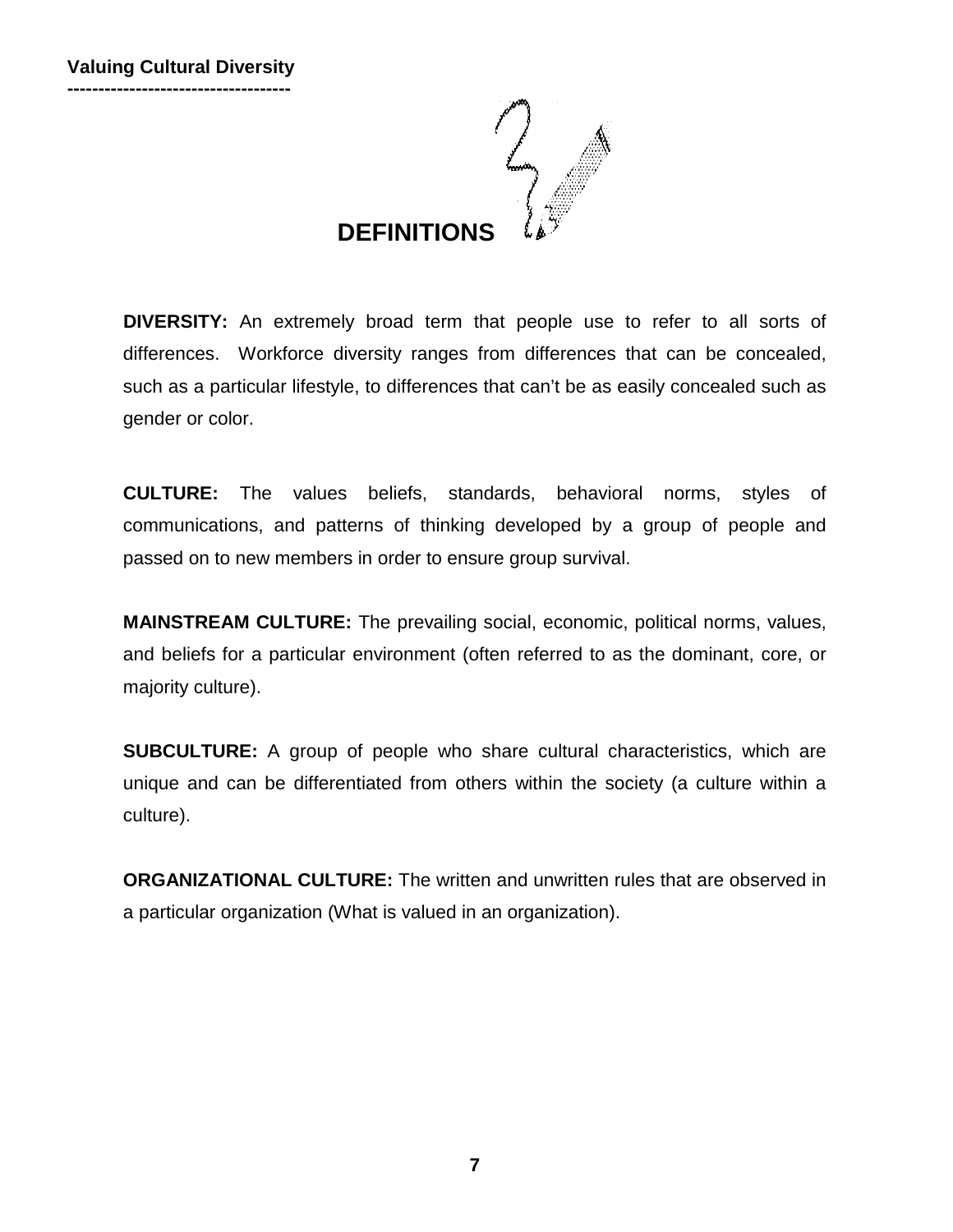# **Categories of Diversity**

#### **DIFFERENCES**

**Racial:** Race refers to observable differences in physical characteristics like skin color or facial features.

**Gender:** Gender refers to differences in genetic and physical makeup. Basically speaking, there are two forms of gender: masculine or feminine (male/female referring to sex).

**Ethnic:** Ethnicity refers to groups within the larger society that display a unique set of cultural traits. Group members often share a sense of community resulting from some sense of regional or geographic heritage.

**Religious:** Religious groups are composed of individuals who express a belief in and reverence for a supernatural power who is usually recognized as the creator and governor of the universe.

**Ability:** Disabled refers to an individual with a substantial limitation to one or more major life functions as a result of a physical or mental impairment. Individuals who have a history of an impairment or are regarded as having an impairment may also be considered disabled.

**Other:** Anyone who is in some way different from the "norm" and has not bee mentioned above. Immigrants from other countries, someone with a "different" sexual orientation, and a person who might be considered elderly would fall into this category.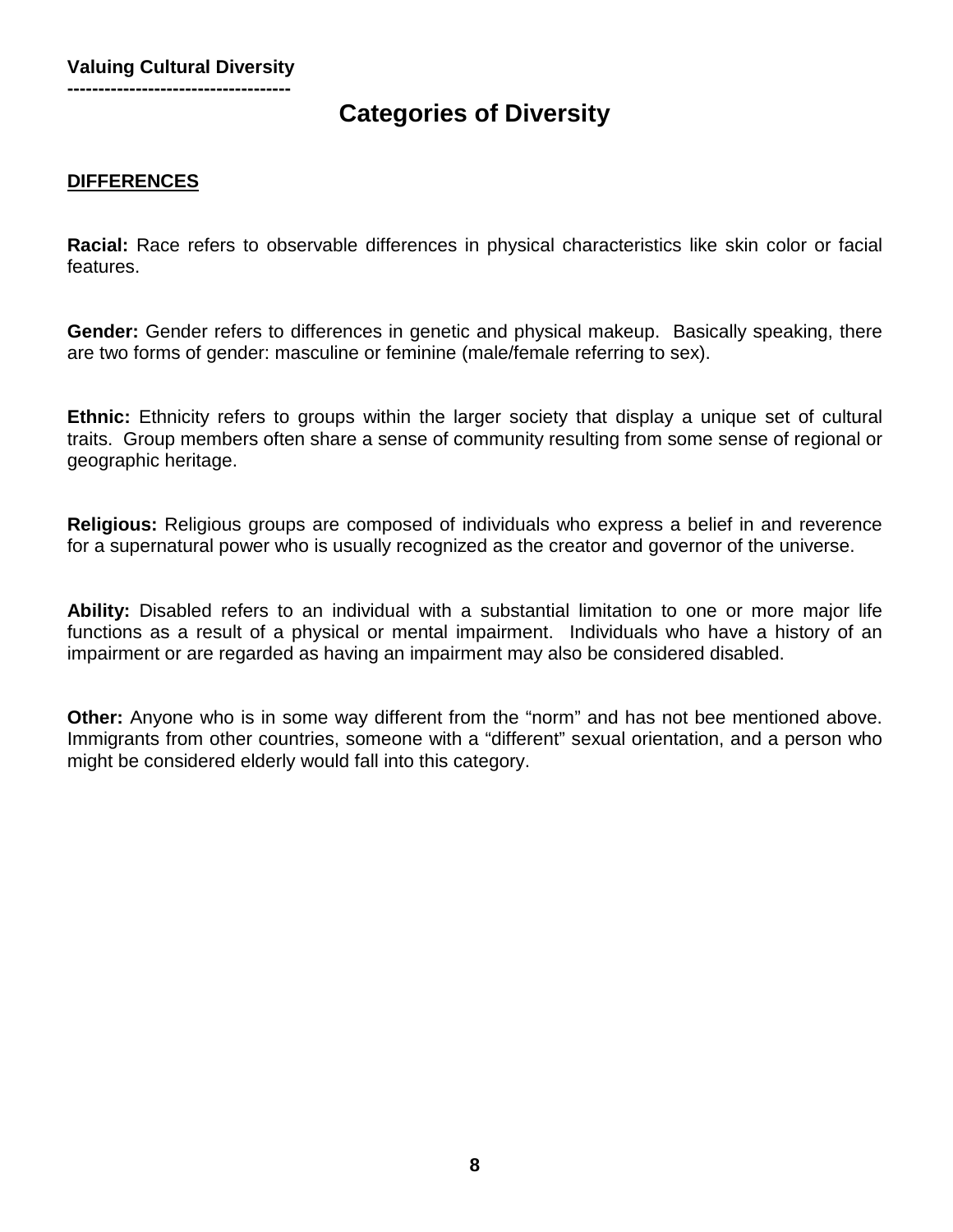# **CULTURAL COMPONENTS**

#### **1. CULTURAL RULES (NORMS)**

Cultural rules are evident in forms of government, education, the family, religion, and other political and or economic systems which reflect basic cultural patterns.

#### **2. CULTURAL BEHAVIORS (TRADITIONS)**

Culture may be viewed as the unique characteristics or behavior of a group of people. These characteristics include thoughts, feelings, speech, and actions, which may be created by people and passed down to future generations. These characteristics or behaviors make up the total personality of the group.

### **3. CULTURAL GROUPS (ETHNICITY)**

An ethnic group is a group of people who originate from the same geographical location and share similar ways of thinking, feeling, and acting. These characteristics may be reinforced when groups remain together over many generations. As a rule, culture cannot exist without people. In most cases, membership is ascribed by birth.

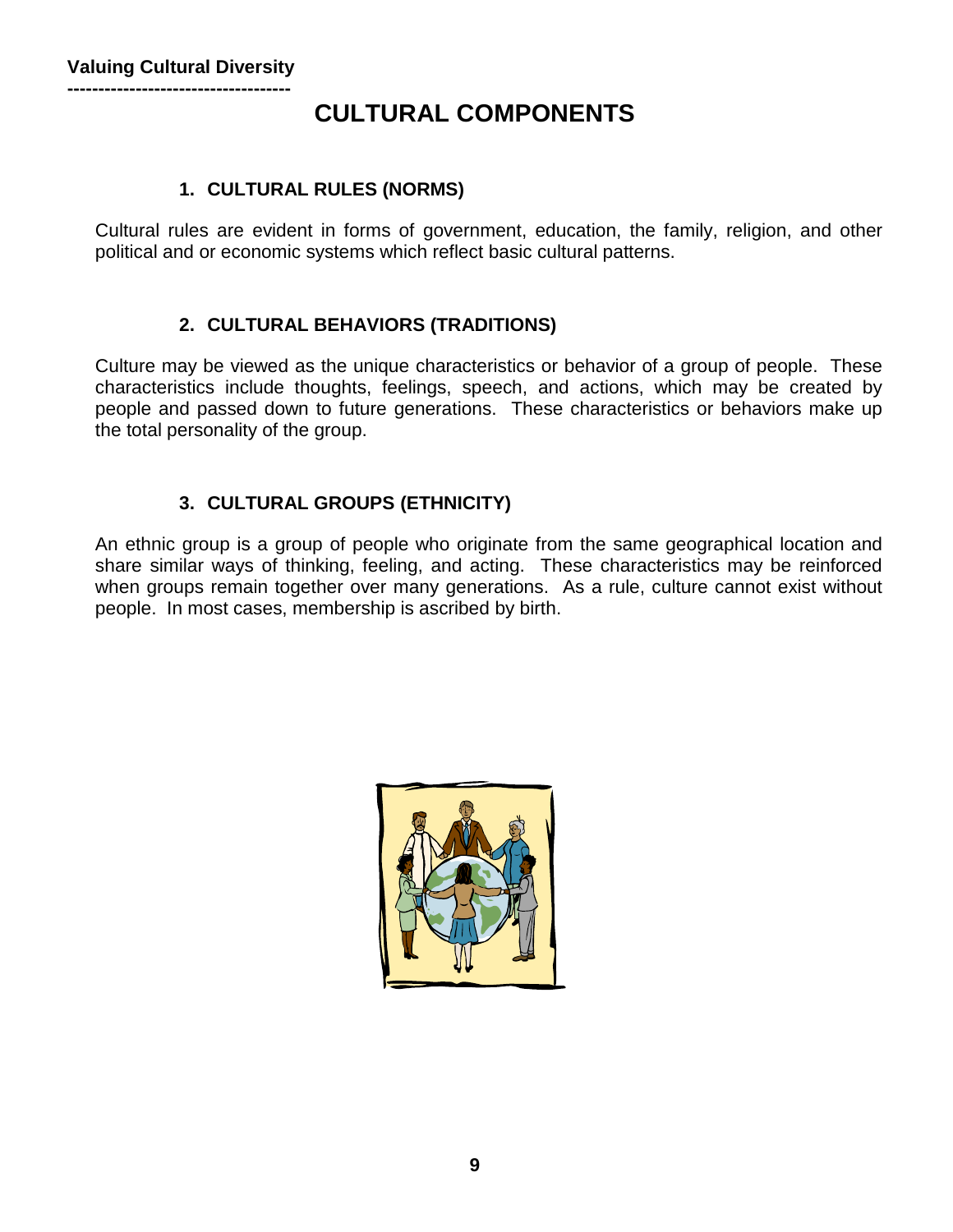# **INFLUENCES ON THE INDIVIDUAL**

Have you ever considered all the things which influence us as individuals? Picture yourself standing in the middle of all the things we are surrounded by: our family, friends, media, etc. Whether we realize or not, the below are some of the primary things which shapes and defines who we are as individuals.

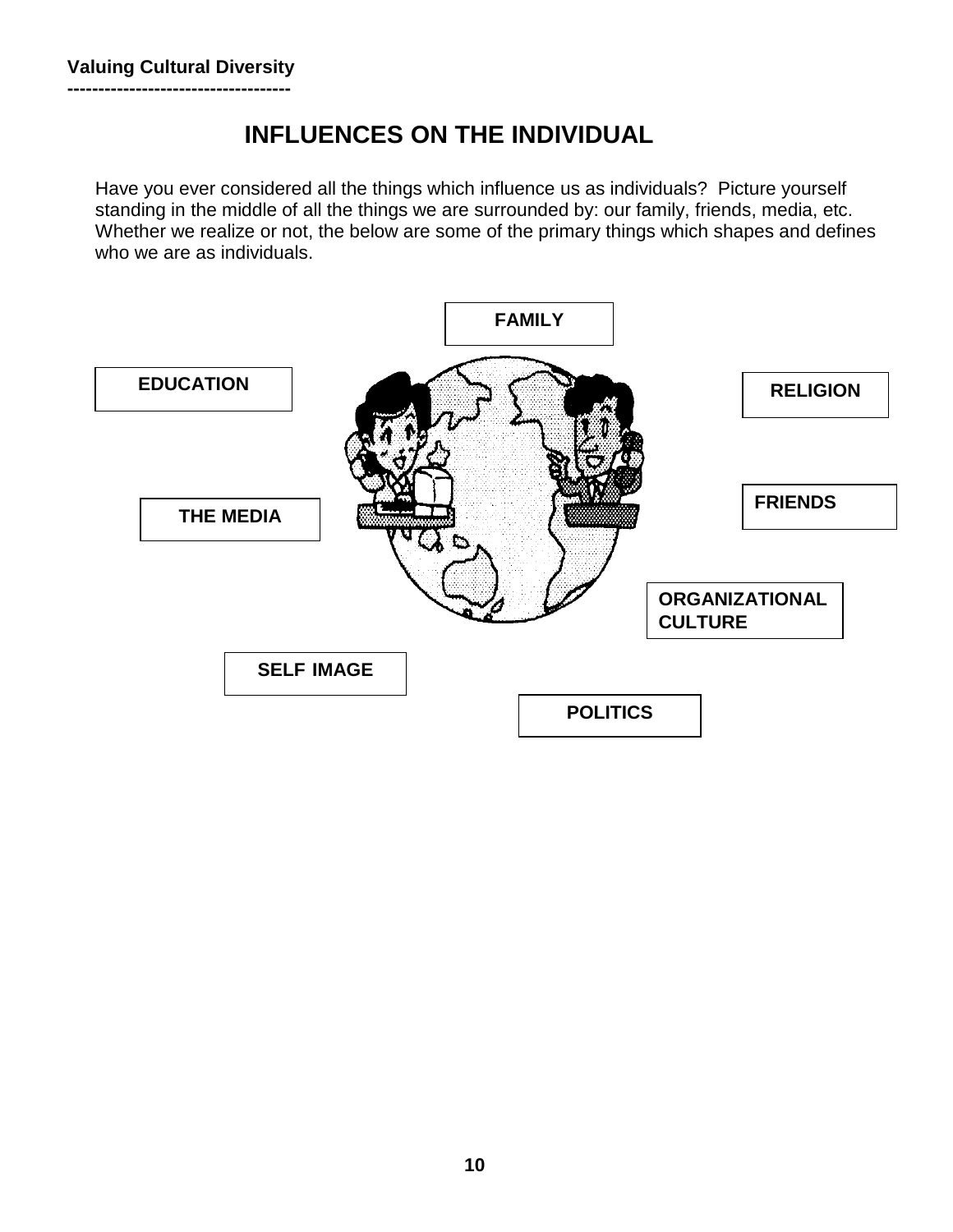# **DIVERSITY FACTORS**

Dr. Janet Elsea, in the book *The Four Minute Sell,* lists nine factors that people notice when meeting one another. The ranking below is in order of perception from 1 (most significant) to 9 (least significant).

- 1. SKIN COLOR
- 2. GENDER
- 3. AGE
- 4. APPEARANCE
- 5. FACIAL EXPRESSIONS
- 6. EYE CONTACT
- 7. MOVEMENT
- 8. PERSONAL SPACE
- 9. TOUCH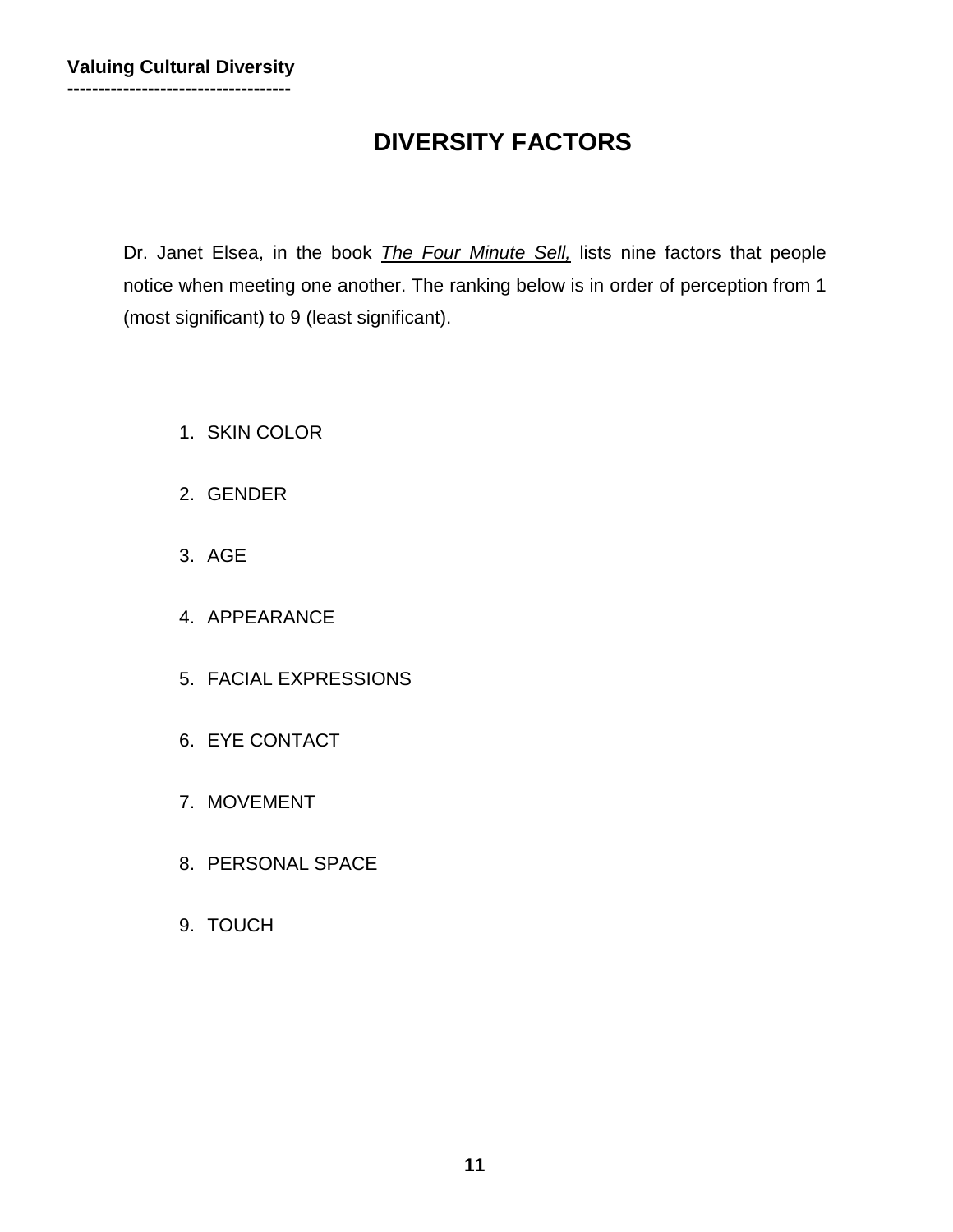**------------------------------------**

# **Diversity Subgroups**

*Just to name a few*

| <b>WHITE</b>   | <b>BLACK</b>           | <b>HISPANIC</b>      | <b>ASIAN</b>     | <b>NATIVE AMERICAN</b>                   |
|----------------|------------------------|----------------------|------------------|------------------------------------------|
|                |                        |                      |                  |                                          |
| ANGLO-SAXONS   | <b>BLACK AMERICANS</b> | <b>MEXICANS</b>      | <b>CHINESE</b>   | <b>263 TRIBES &amp;</b><br><b>GROUPS</b> |
| <b>ENGLISH</b> | <b>WEST INDIANS</b>    | <b>PUERTO RICANS</b> | <b>FILIPINOS</b> | <b>NAVAJO</b>                            |
| <b>CELTICS</b> | <b>HAITIANS</b>        | <b>CUBANS</b>        | <b>JAPANESE</b>  | <b>IROQUOIS</b>                          |
| <b>WELSH</b>   |                        | <b>DOMINICANS</b>    | <b>KOREANS</b>   | <b>CHEROKEE</b>                          |

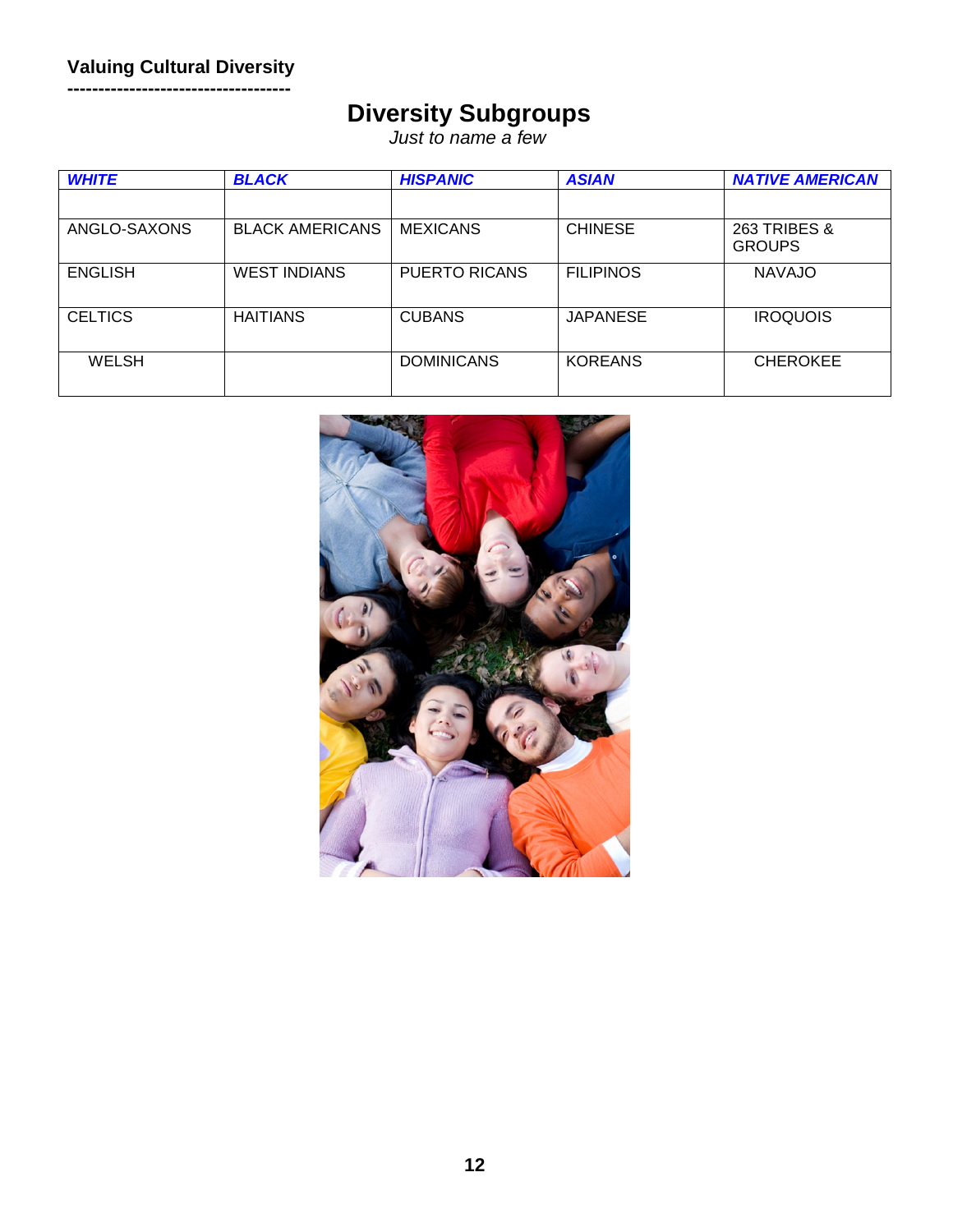# **BARRIERS TO DIVERSITY**

### 1. ETHNOCENTRISM:

Ethnocentrism is the tendency to view one's culture as superior; the inclination to judge other groups by your own standards and values.

### 2. DISCRIMINATION:

Discrimination is the negative treatment of an individual or group based upon impartiality or bias.

### 3. CULTURAL PITFALLS:

A cultural pitfall is a problem resulting from a cultural misunderstanding; usually due to a lack of awareness or understanding on the part of a well-meaning supervisor.

### 4. HARASSMENT:

Harassment includes offensive language, gestures, physical contact, or any other conduct which destroys the healthy work environment by making individuals feel uncomfortable or unwanted.

### 5. STEREOTYPES

Stereotypes are overly simplistic, exaggerated beliefs about a person or group which is held and sustained by individuals who choose to ignore contrary information.

### 6. RACISM:

Racism is any attitude, action, or process which subordinates a person or group on the basis of color or ethnic origin. Often used as the basis for unequal distribution of society's resources: wealth, prestige and power.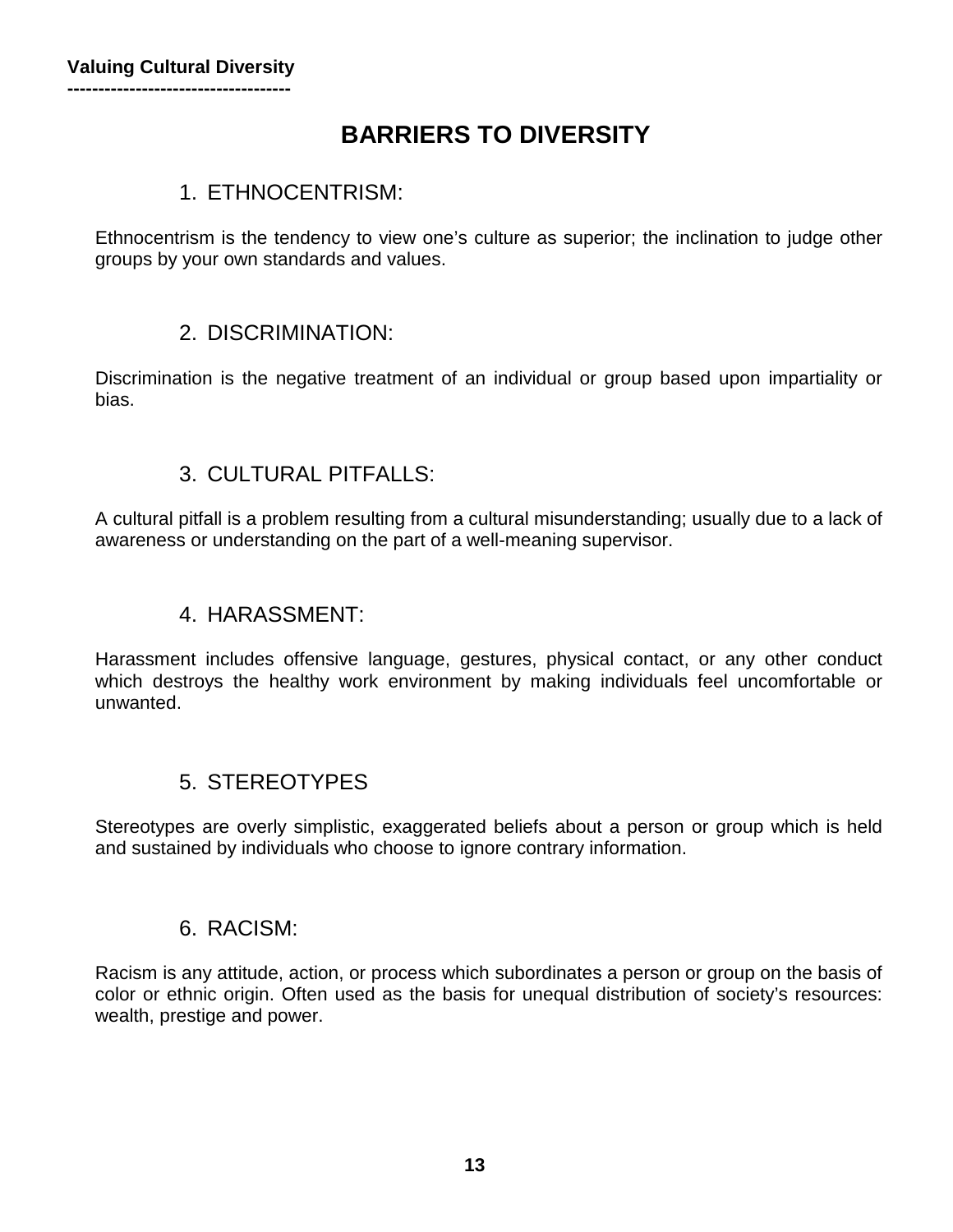#### **------------------------------------** 7. PREJUDICE:

Prejudice is an unfavorable opinion or belief about an individual or group, which is formed beforehand without knowledge or thought.

*If you change the way you think, you will change the way you act.*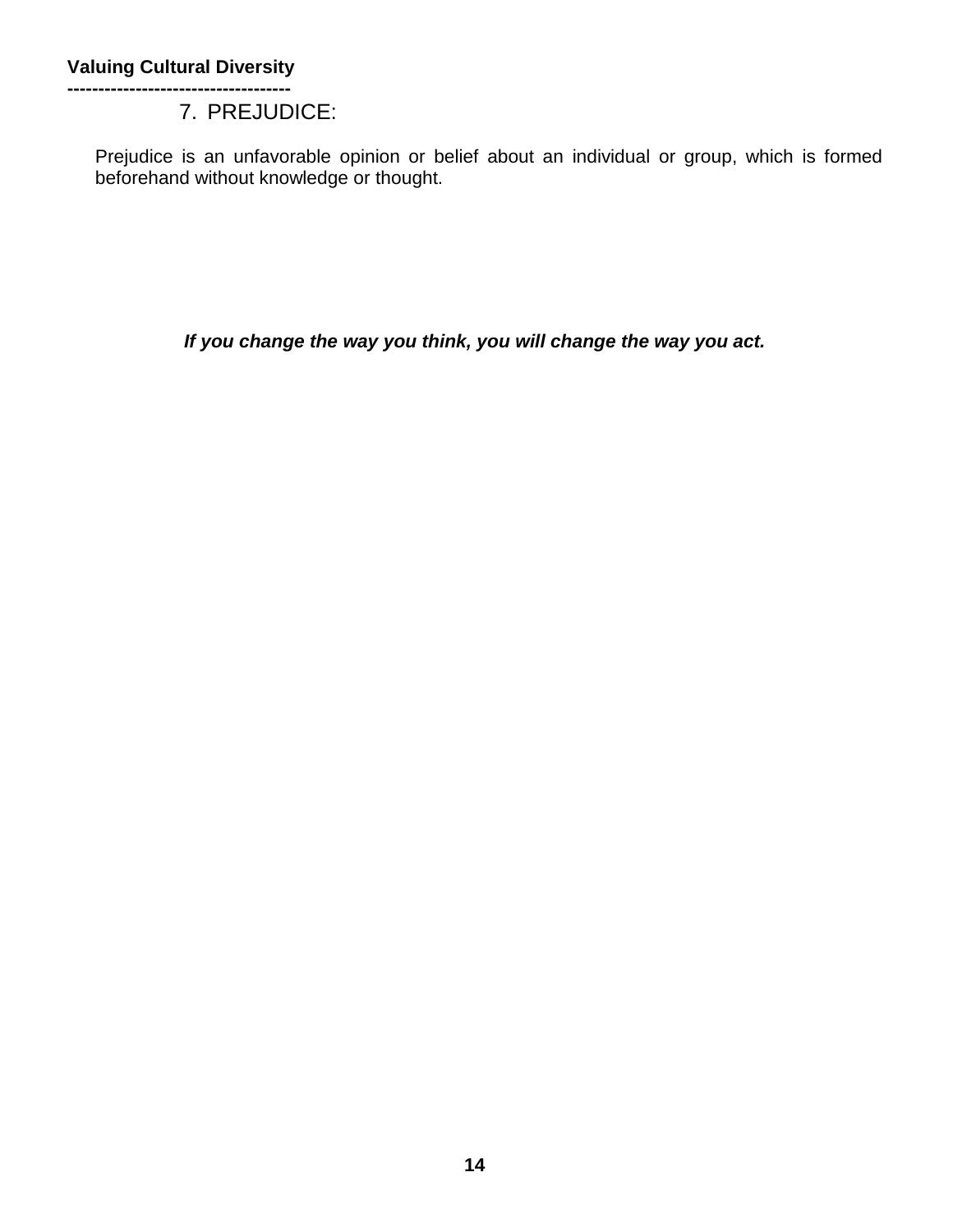**------------------------------------ GLOBAL FIGURES**





**World's 15 Most Populous Countries: 2015**

|     | <b>Rank Country</b>  | Population (est.) |
|-----|----------------------|-------------------|
| 1.  | <b>China</b>         | 1,367,485,388     |
| 2.  | India                | 1,251,695,584     |
| 3.  | <b>United States</b> | 321,368,864       |
| 4.  | <b>Indonesia</b>     | 255,993,674       |
| 5.  | <b>Brazil</b>        | 204,259,812       |
| 6.  | Pakistan             | 199,085,847       |
| 7.  | <b>Nigeria</b>       | 181,562,056       |
| 8.  | <b>Bangladesh</b>    | 168,957,745       |
| 9.  | Russia               | 142,423,773       |
| 10. | Japan                | 126,919,659       |
| 11. | <b>Mexico</b>        | 121,736,809       |
| 12. | <b>Philippines</b>   | 100,998,376       |
| 13. | <b>Ethiopia</b>      | 99,465,819        |
| 14. | Vietnam              | 94,348,835        |
| 15. | <b>Egypt</b>         | 88,487,396        |

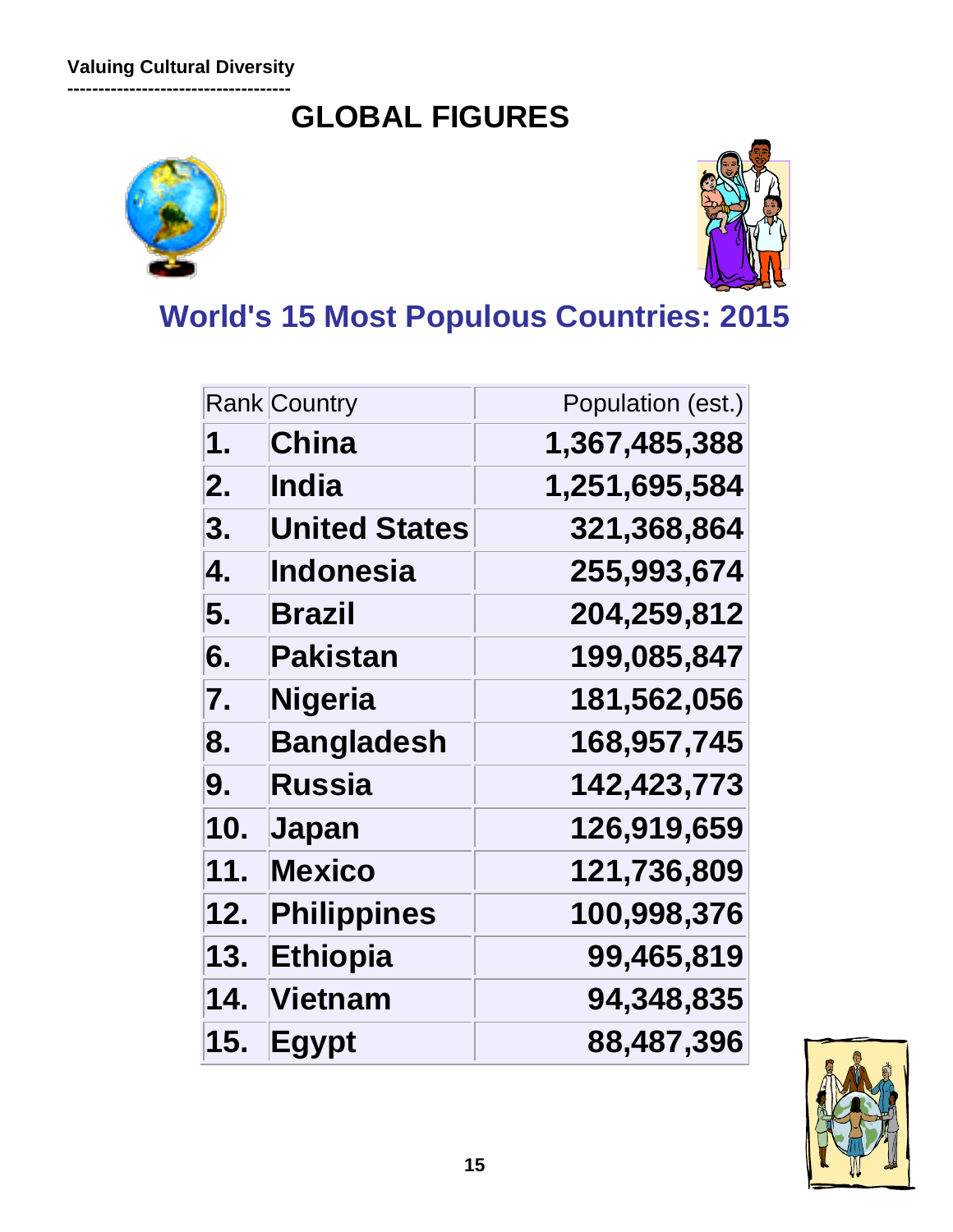# **World's 15 Most Populous Cities - 2014**

| <b>Name</b>             | Country           | Est.<br>population<br>(in millions) |
|-------------------------|-------------------|-------------------------------------|
| 1. Tokyo                | Japan             | 37.8                                |
| 2. Delhi                | <b>India</b>      | 24.9                                |
| 3. Shanghai             | <b>China</b>      | 22.9                                |
| 4. Mexico City          | <b>Mexico</b>     | 20.8                                |
| 5. Sao Paulo            | <b>Brazil</b>     | 20.8                                |
| 6. Mumbai               | <b>India</b>      | 20.7                                |
| 7. Osaka                | Japan             | 20.1                                |
| 8. Beijing              | <b>China</b>      | 19.5                                |
| 9. New York City        | <b>USA</b>        | 18.5                                |
| 10. Cairo               | <b>Egypt</b>      | 18.4                                |
| 11. Dhaka               | <b>Bangladesh</b> | 16.9                                |
| 12. Karachi             | <b>Pakistan</b>   | 16.1                                |
| <b>13. Buenos Aires</b> | <b>Argentina</b>  | 15.0                                |
| 14. Calcutta            | <b>India</b>      | 14.7                                |
| 15. Istanbul            | Turkey            | 13.9                                |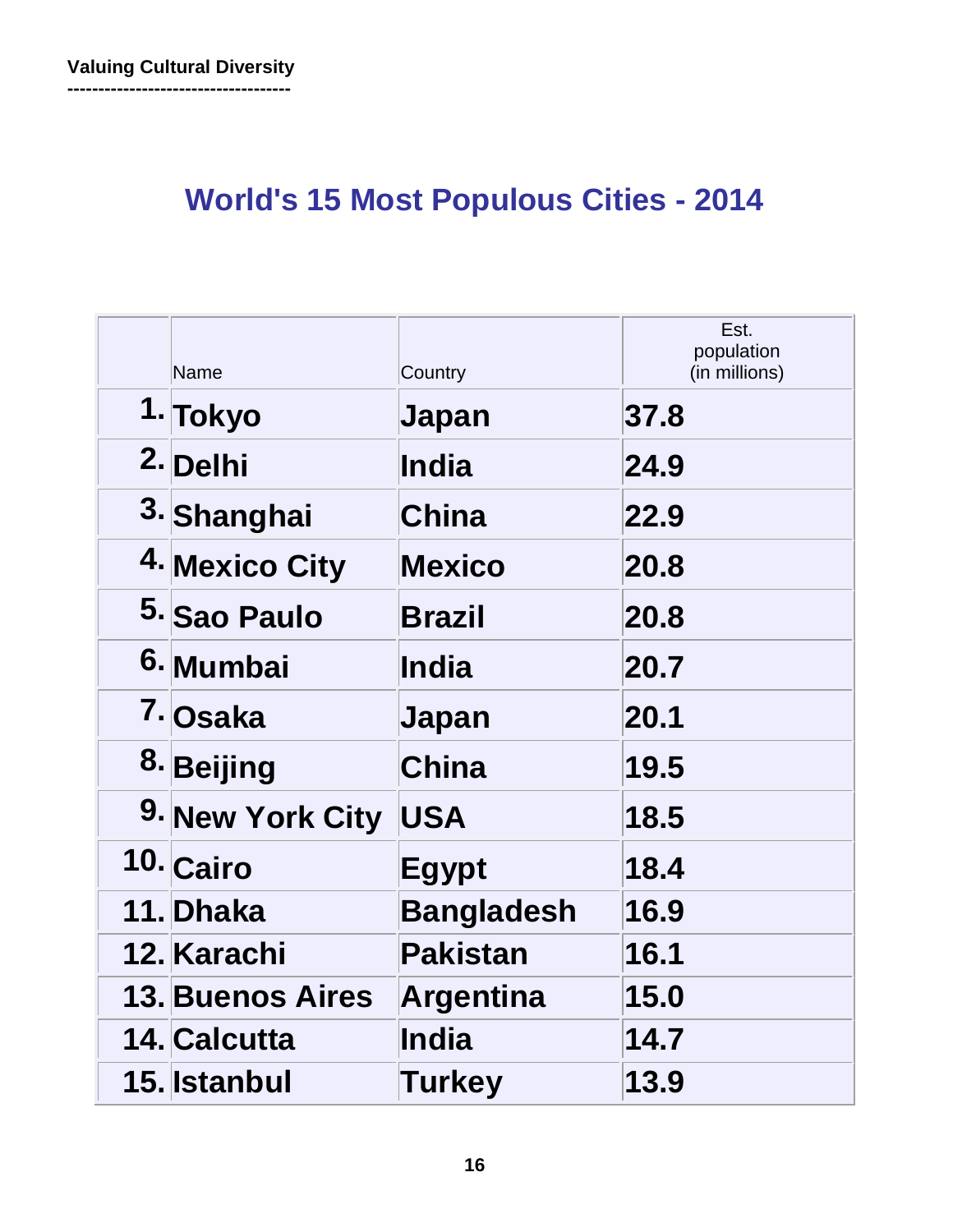**------------------------------------**

**Source: www.worldatlas.com**



# Administrative Order

Personnel Policy on Equal Employment Opportunity

**A.O. No.: 7-6 Ordered: 2/15/1972 Effective: 3/1/1972**

AUTHORITY:

**Section 4.02 of the Metropolitan Dade County Charter**

SUPERSEDES:

**This administrative order supersedes previous Administrative Order No. 7-6, dated August 1, 1963.**

STATEMENT OF POLICY:

**The policy of Dade County is to foster, maintain, and promote equal employment opportunity. The County will select candidates for employment on the basis of candidates' qualifications for the job and treat them with respect to compensation and opportunity for training and advancement, including upgrading and promotion, without regard to sex, race, color, religion, or national origin. Equality in such opportunities continues to be the basic policy of the County.**

IMPLEMENTATION OF POLICY: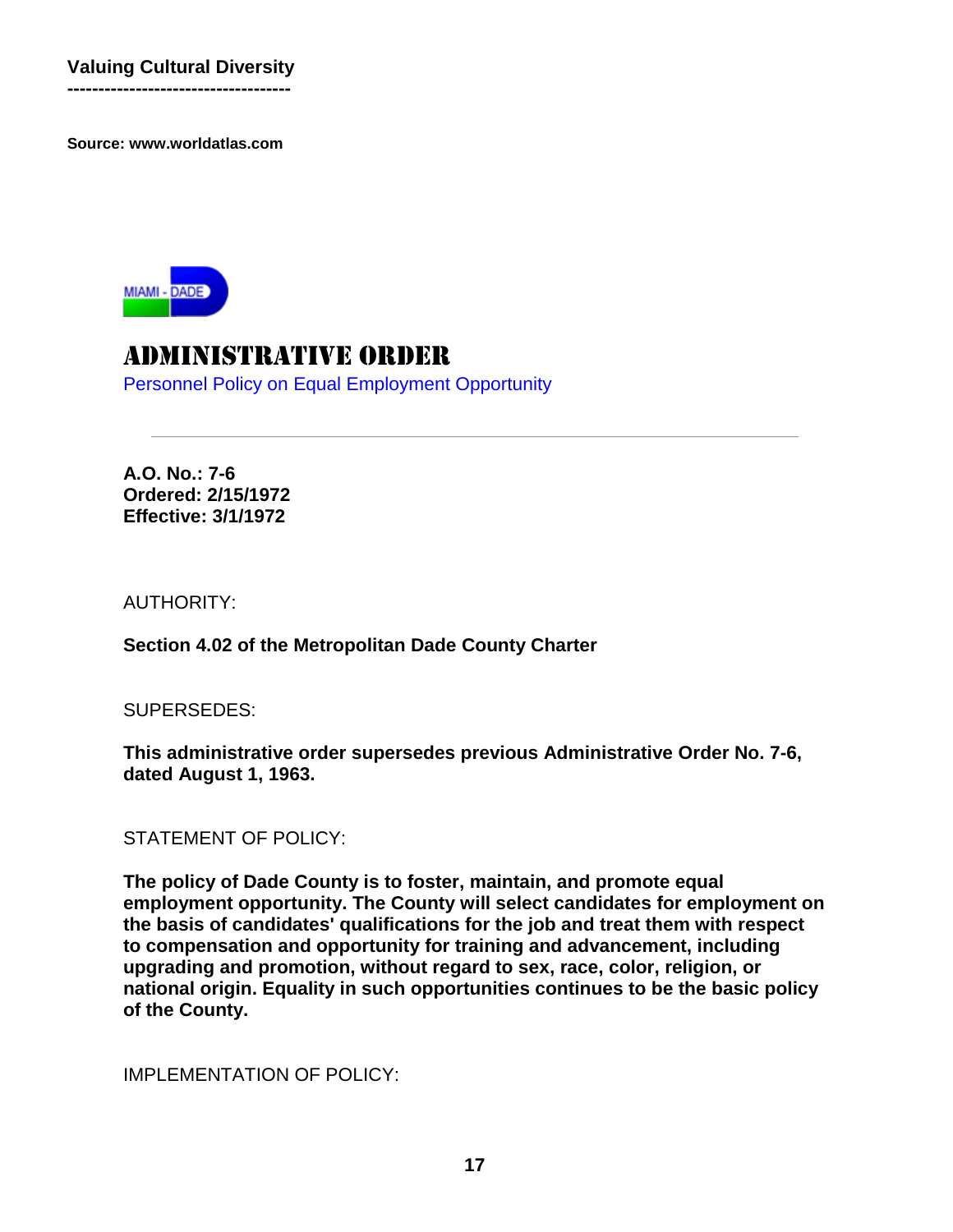**------------------------------------ All personnel whose duties encompass recruiting and employment will continue to review, regularly, the implementation of these personnel policies and the relevant practices to assure that equal employment opportunity based on valid job requirements is being actively observed to the end that no employee or applicant for employment shall suffer discrimination because of sex, race, color, religion or national origin.**

#### RECRUITMENT AND HIRING OF MINORITY APPLICANTS:

**The County will continue to expand its efforts to attract minority group applicants. This policy applies to all County departments and locations. All executives and supervisory personnel, especially those whose duties encompass recruiting and employment, have been made aware of this policy. The County expects all management personnel to aid in these efforts.**

#### RECRUITMENT SOURCES:

**The recruitment sources shall be advised periodically of the County's Equal Employment Opportunity Policy. The County includes among its recruitment sources organizations and media which are utilized by and are available to minority group candidates. Detailed information about the County job openings, as well as County hiring processes, will be provided to these recruitment sources. Employees, including minority group employees, are encouraged to refer friends and family for employment with the County.**

#### JOB ADVERTISEMENTS:

**Employment advertisements shall continue to contain assurances of equal employment opportunity and shall comply with Federal and State Statutes regarding expression of sex, and other qualifications.**

APPLICATIONS FOR EMPLOYMENT:

**All applicants are given the opportunity to file an application for employment. Comfort, convenience, and all due dispatch will be assured all applicants.**

#### APPLICATION RESERVE FILE:

**All applicants are informed as to the possibility or probability of current or later job openings. Applications of all job applicants are kept in a reserve file for a reasonable period.**

**To the extent that it is practical, reference to these files shall be made periodically in connection with the County's employment requirements. This program is designed to insure equal consideration to both minority and non-**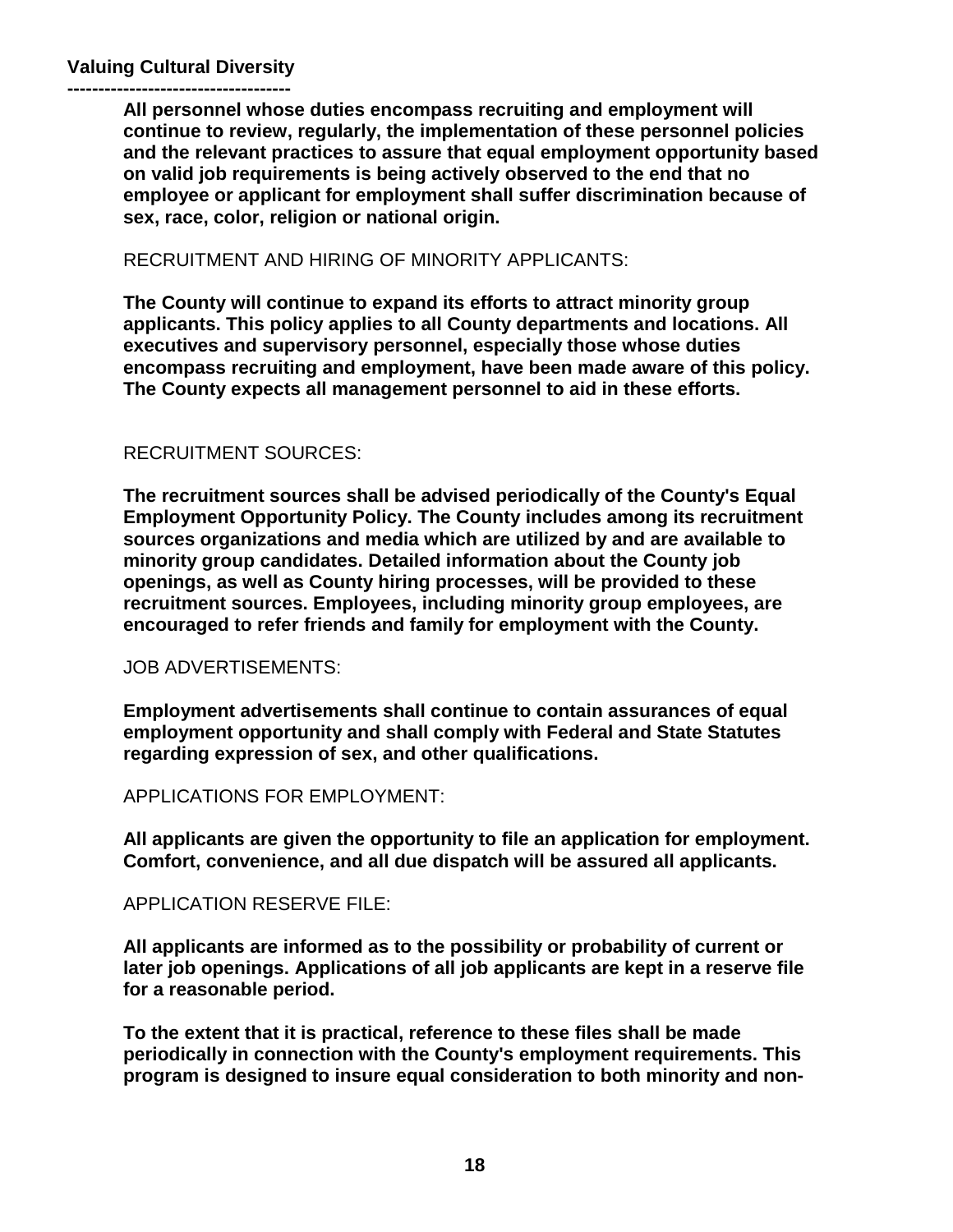**----------------------------------- minority applicants.**

QUALIFICATIONS AND TESTING:

**(a) The County's policy includes the responsibility for ensuring that hiring qualifications for both entry and experience-level jobs are fair and shall continue to be fairly administered. These qualifications are subject to regular review to assure that they conform to the actual job performance requirements and to changing and novel situations. The County has continuing responsibility to perform its services and functions efficiently. In keeping with these responsibilities, the County will make use of special programs to test job performance, and develop orientation and training programs aimed at the elimination of deficiencies of minority groups. Use of aide, intern or enrollee classifications to test job performance is an example of the special programs that will be developed.**

**(b) Tests which may be administered by the County shall be only those that will measure the skills actually required for the job. Tests are tools employed solely to aid in the selection of the right person for the right job. Tests shall conform to applicable legal regulations and shall be appropriately validated.**

**(c) All tests given to applicants shall be administered and evaluated by qualified employees who are fully acquainted with County policy as to equal employment opportunity.**

#### COMPENSATION:

**The policy of the County is to pay compensation which is, to every extent possible, competitive with local rates for the work performed so that compensation does not create a barrier to the recruitment of minority-group personnel. Opportunities for performing overtime work or otherwise increasing compensation will be afforded to all qualified employees without discrimination based on sex, race, color, religion, or national origin. It is the policy of the County to compensate all employees equally, based upon job classification, experience, and ability.**

EQUAL EMPLOYMENT NOTICES:

**Notices with regard to equal employment shall be posted in conspicuous places on County premises, where notices are customarily posted.**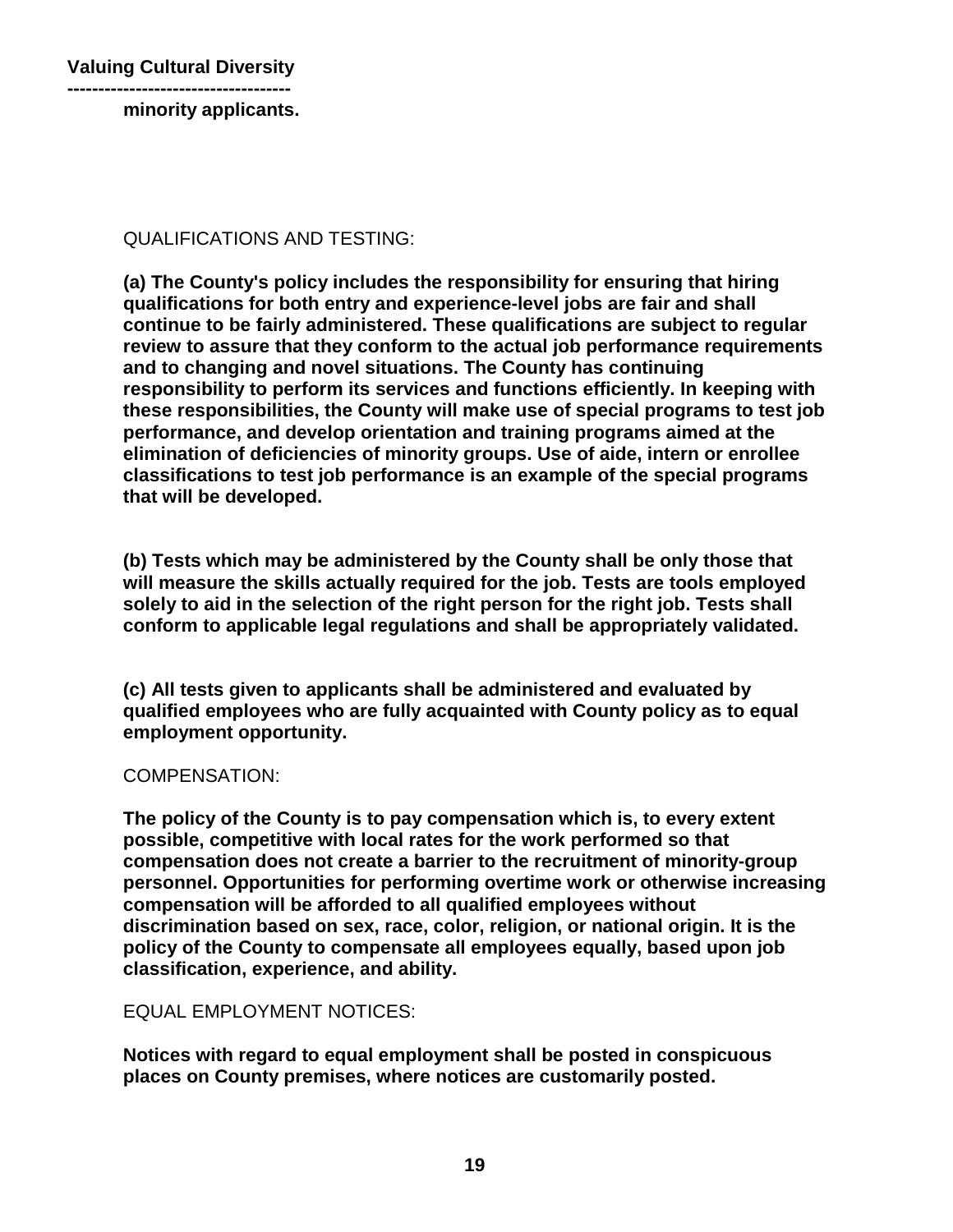#### **PROMOTION AND TRAINING:**

**1. The policy of the County is to provide every reasonable means to see that employees succeed on their jobs and are given opportunities to prepare themselves for full use of their talents and potential. On-the-job training will be provided to prepare employees to meet the full requirements of their new jobs, and special programs developed to meet specialized training needs.**

**2. Candidates for promotion are chosen on the basis of existing or forecasted job openings and on their qualifications and work record - without regard to sex, race, color, religion, or national origin. Performance appraisals and work records for all personnel, including minority groups, will be carefully examined when openings for higher-level positions occur.**

#### **RECORD KEEPING:**

**1. The County's data processing and other systems will maintain up-to-date records. These records reflect the County's efforts in maintaining its equal opportunity policies. These records include:**

**(a) Statistics on current employment in the County by:**

- **(1) Dictionary of Occupational Title: job categories code**
- **(2) Racial and ethnic group code classification**
- **(3) Sex code**
- **(4) Job location code**
- **(b) Schedules of job classifications and salary ranges.**

**(c) Records of all employees hired, including job classifications and salary. These records will identify minority group employees.**

**(d) Job and salary records of employees promoted, including old and new job classification and salaries.**

**(e) Records of employees resigned or terminated with the reasons thereof, when known.**

**(2) An Equal Employment Opportunity Report will be produced semi-annually thus providing for an analysis of the status of actual equal opportunity within the County system and for an evaluation of progress made in this regard.**

**This administrative Order is hereby submitted to the board of County Commissioners of Dade County, Florida.**

**R. Ray Goode**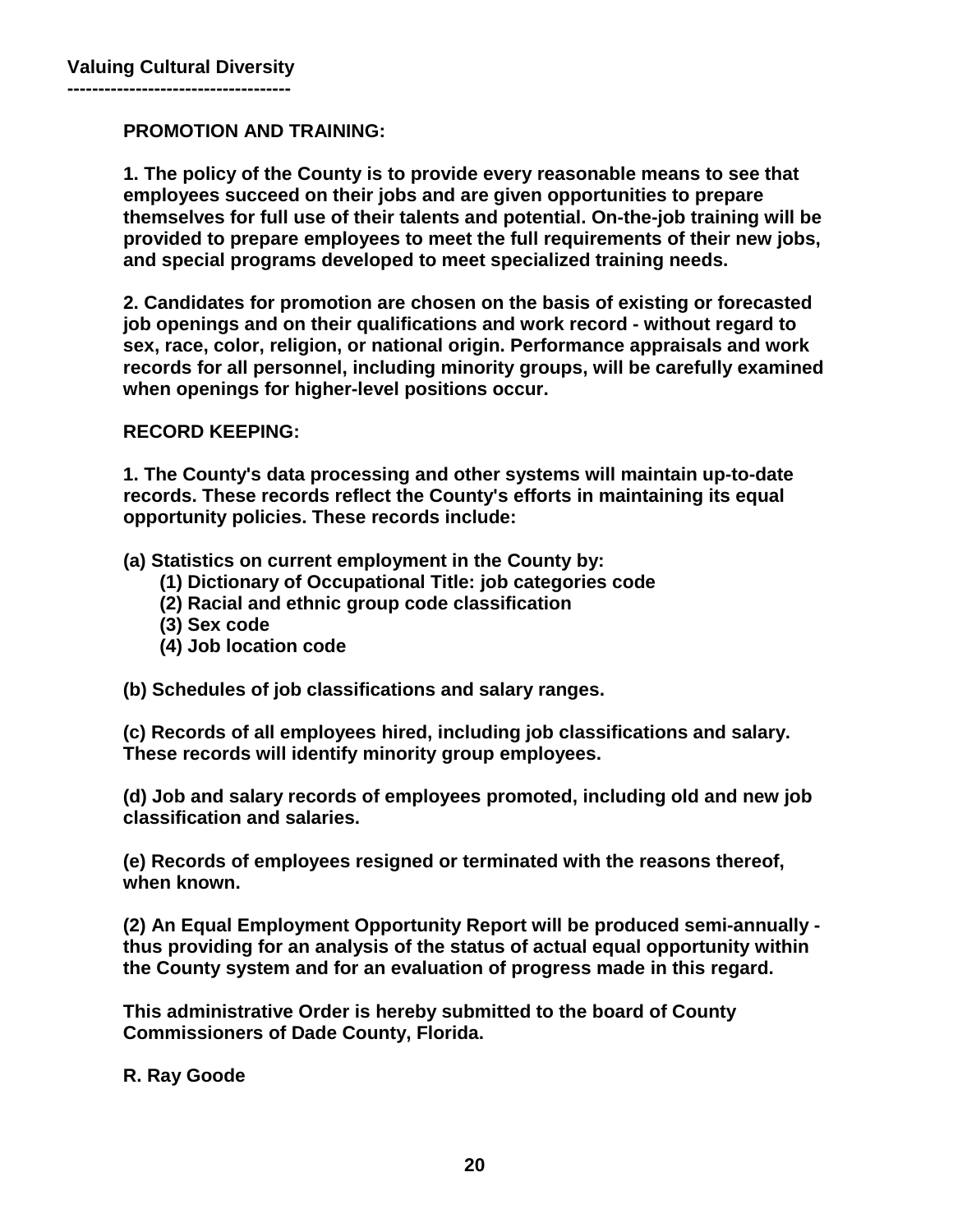# **DIVERSITY PROBLEM-SOLVING**

- Not every conflict develops as a result of individual differences.
- Avoidance allows most problems to become more serious.
- There are two sides to every story. With cross-cultural conflict each person may be right, from his/her point of view.
- When listening, it is important to be open-minded and non-judgmental while focusing on feelings as well as on the obvious complaint.
- Summarizing and paraphrasing can be used to put the speaker's statement into the proper context.
- When possible, allow employees to come up with their own solutions to the problem. If employees participate in seeking solutions, they will be more committed to sticking with them.
- Open communication is the key to success. Often, reaching common ground is just a matter of understanding the other person's point of view.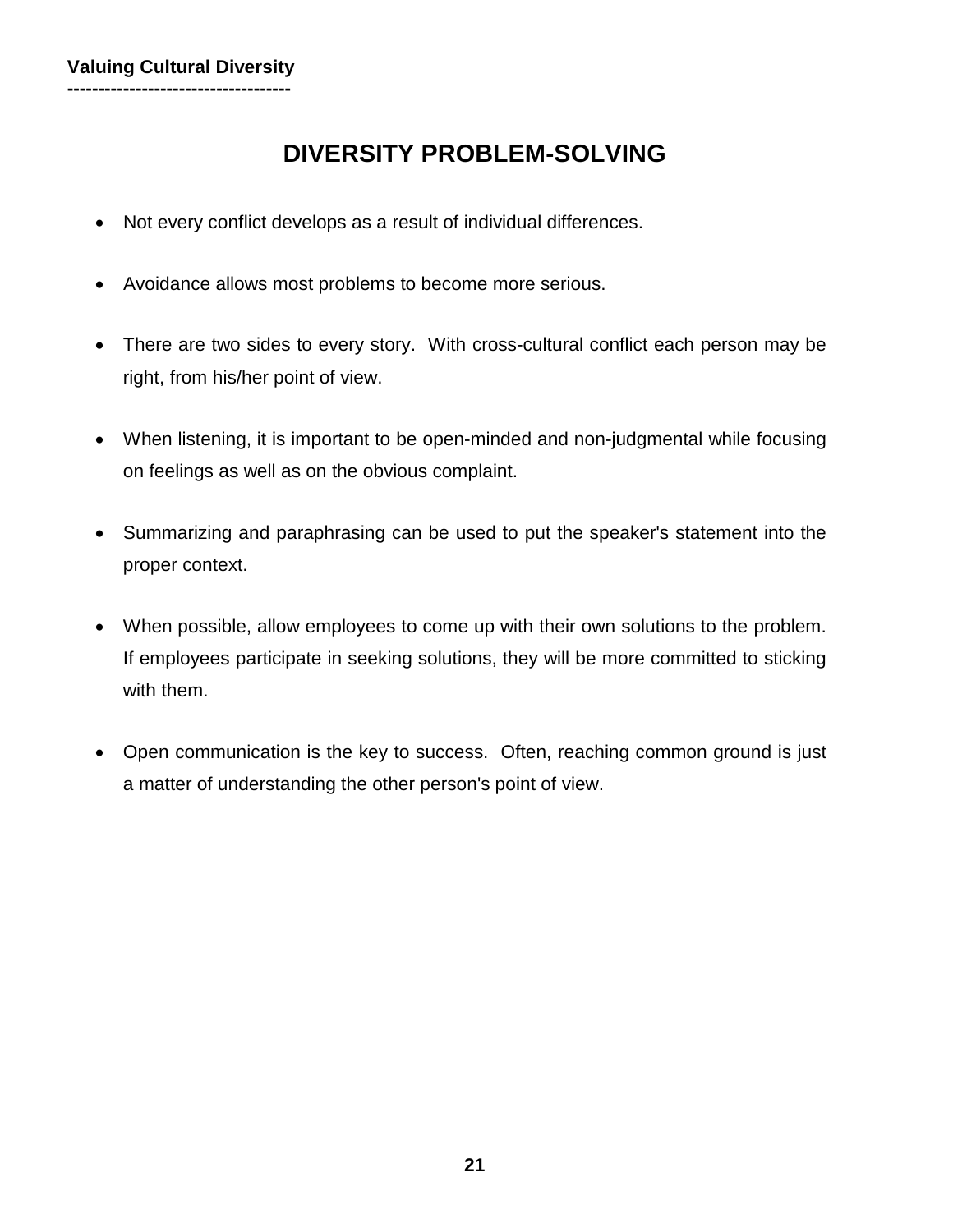# **WORKPLACE FLEXIBILITY**

Did you know…?

- $\geq 3$  of 4 couples both spouses are employed
- $\triangleright$  Record household debt and bankruptcies
- $\triangleright$  Jobs more demanding and stressful
- > "Home" & "work" merging
- $\geq$  63% of moms with kids < 5 years old are employed
- $\geq 45\%$  of children <1 year old in day care regularly
- $\geq 1$  in 4 children live with one parent
- $\triangleright$  Flexibility rebuilds employee commitment

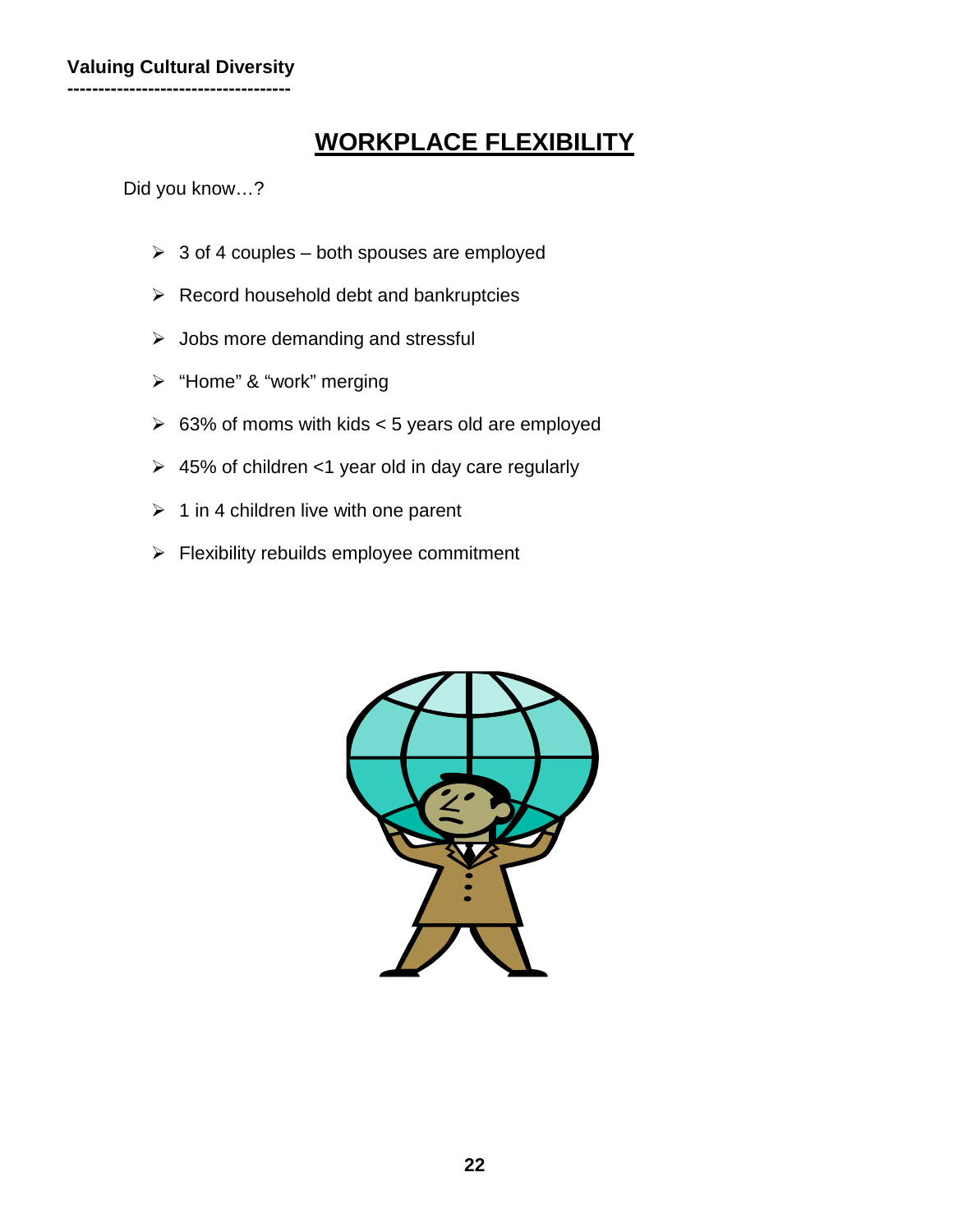#### **------------------------------------** *THE PATH TO VALUING DIVERSITY*

# *1. DEVELOP SELF-AWARENESS*

First, become aware of your own perceptions and biases so that you will be able to keep them in check when interacting with people who are different.

## *2. INCREASE AWARENESS OF OTHERS*

Observe, listen, think, do research if necessary, in order to become more aware of the values**,** beliefs, expectations, customs, and practices of the people you supervise.

# *3. ACKNOWLEDGE DIFFERENCES*

Acknowledge the unique differences among the people you supervise. Do not try to view everyone from the same frame of reference.

### *4. MAINTAIN TWO-WAY COMMUNICATION*

Maintain an environment that is conducive to open two-way communication. This reduces the chance of misunderstandings and leads to increased understanding of other cultures.

### *5. INCREASE UNDERSTANDING*

By trying to learn more about others, you gain additional insight, which leads to improved problem-solving.

## *6. DEVELOP MUTUAL RESPECT AND APPRECIATION*

Give equal consideration and view others with equal importance. This leads to mutual respect and appreciation of other individuals.

## *7. VALUE DIVERSITY*

You will begin to fully value diversity when you realize all the benefits.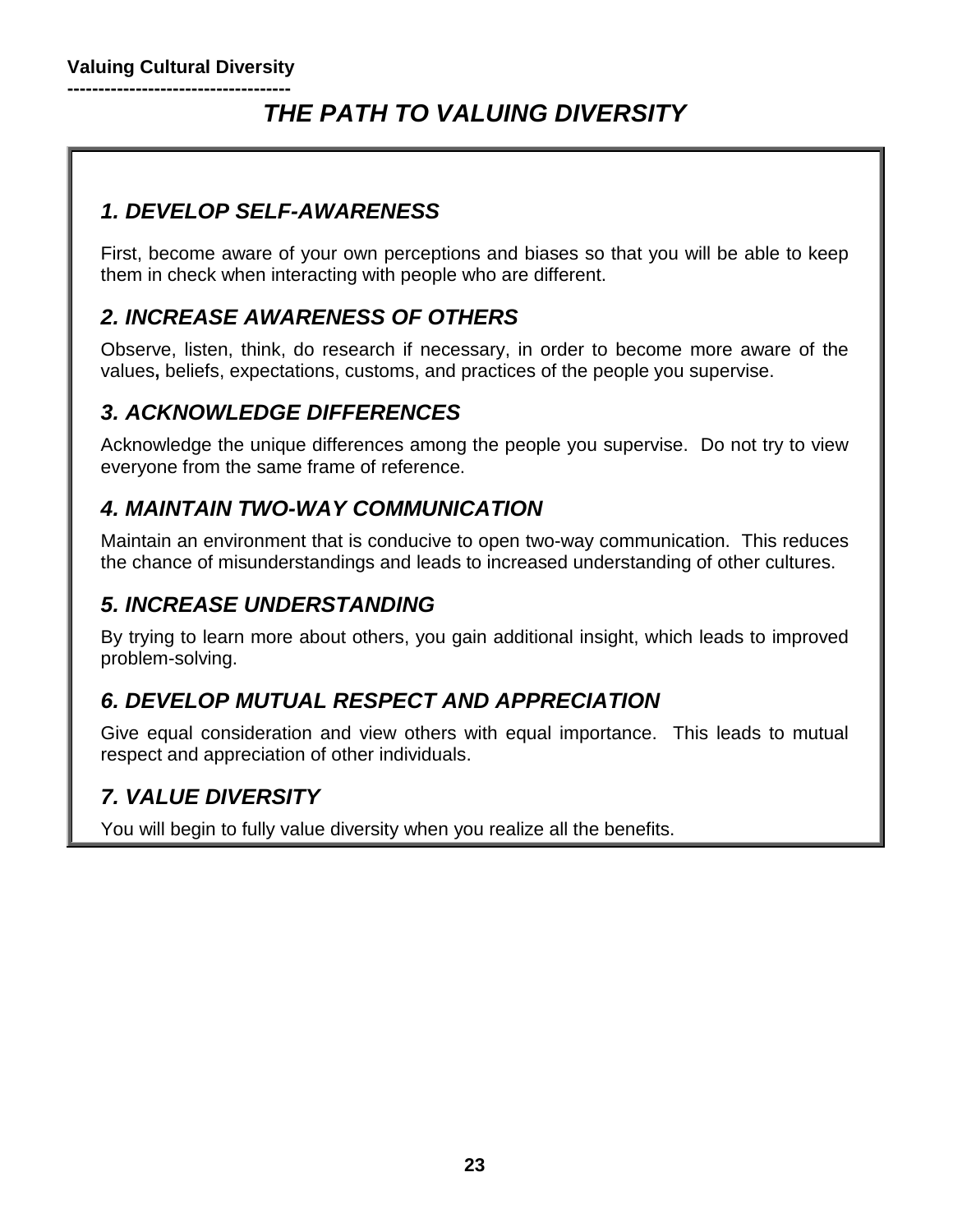





"We have an American problem. It can only be solved by all Americans working together ....I want you to find strength in your diversity. Let the fact that you are black or yellow or white be a source of pride and inspiration to you. Draw strength from it. Let it be someone else's problem, but never yours. Never hide behind it or use it as an excuse for not doing your best. We all have to live here together....Divided, fighting among ourselves, walking our separate lines of diversity; we are as weak as newborn babies."

#### *Gen. Colin Powell*

*Former U.S. Chiefs of Staff*

"Please be patient with me, I am still under construction"

#### *Unknown source*

"Tribal identification comforts and reassures us. It makes us think - falsely -that we can tell the good guys from the bad guys simply by sight."

#### *Robert L. Steinback Herald*

"The more you like others, the more they will like you."

#### *Unknown source*

"People are easy to kill, but ideas can live for ever"

#### *Unknown source*

You see things; and you say, "why" but I see things that never were; and I say, "why not."

*George Bernard Shaw*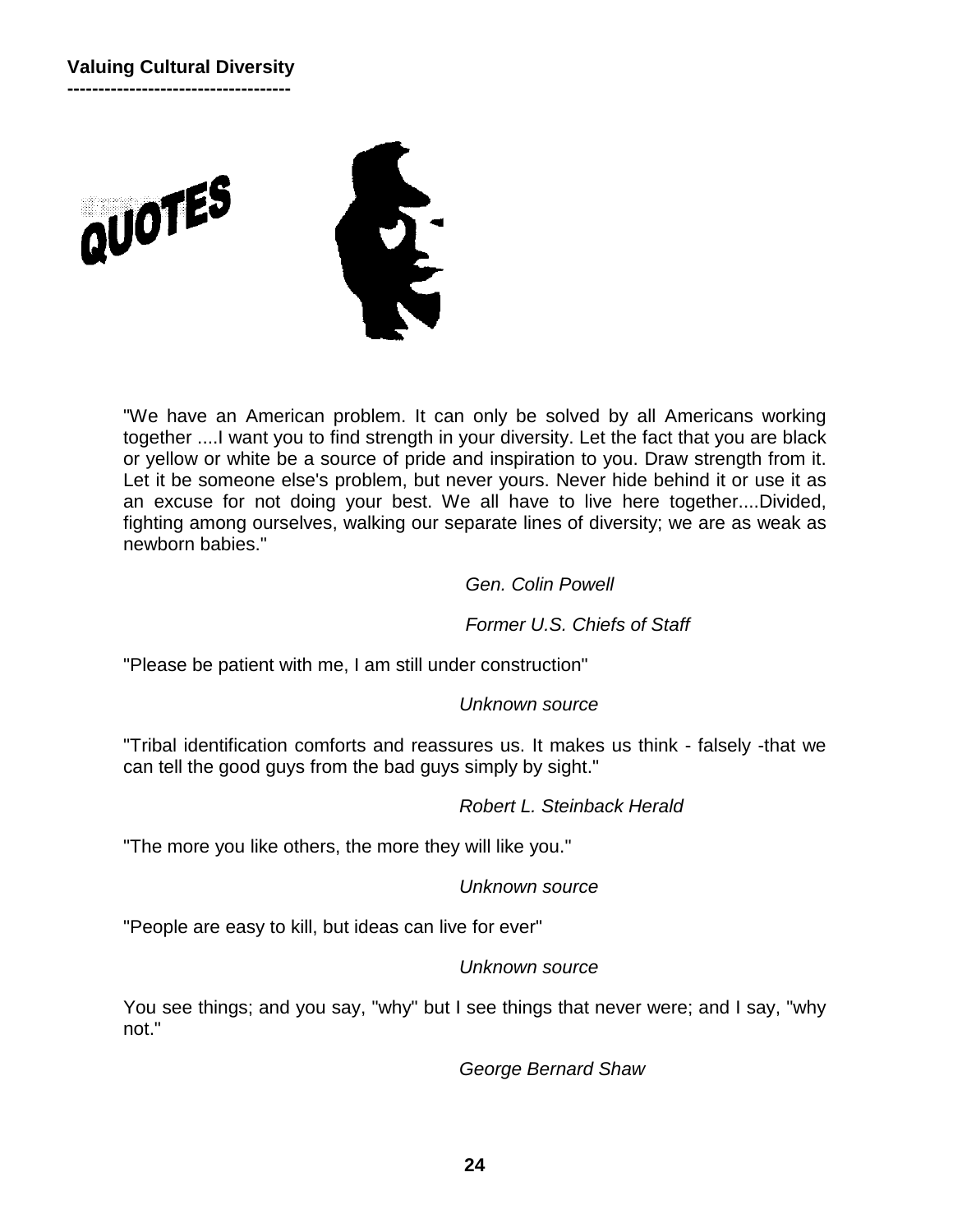# *BIBLIOGRAPHY*

Sloshberg, Willard, CONTEMPORARY SOCIETY, New York, West Publishing Co, 1979

Rogers, Nigel, INCREDIBLE OPTICAL ILLUSIONS, London, Quarto Publishing, 1998

Hunt, Elgin F, Colander, David C, SOCIAL SCIENCE, Seventh edition, New York, Macmillian Publishing Company

Smith, Mary Ann, and Sandra J. Johnson. VALUING DIFFERENCES IN THE WORKPLACE, Alexandria, Virginia: ASTD, 1991

Thomas, R. Roosevelt, BEYOND RACE AND GENDER, New York, AMACOM, 1991

Gardenswartz, Lee and Anita Rowe, MANAGING DIVERSITY: A COMPLETE DESK REFERENCE AND PLANNING GUIDE, Business One Irwin and Pfeiffer& Co. Homewood, Illinois and San Diego, 1993

John Buettner-Janusch, ORIGINS OF MAN, New York, John Wiley & Sons. 1966